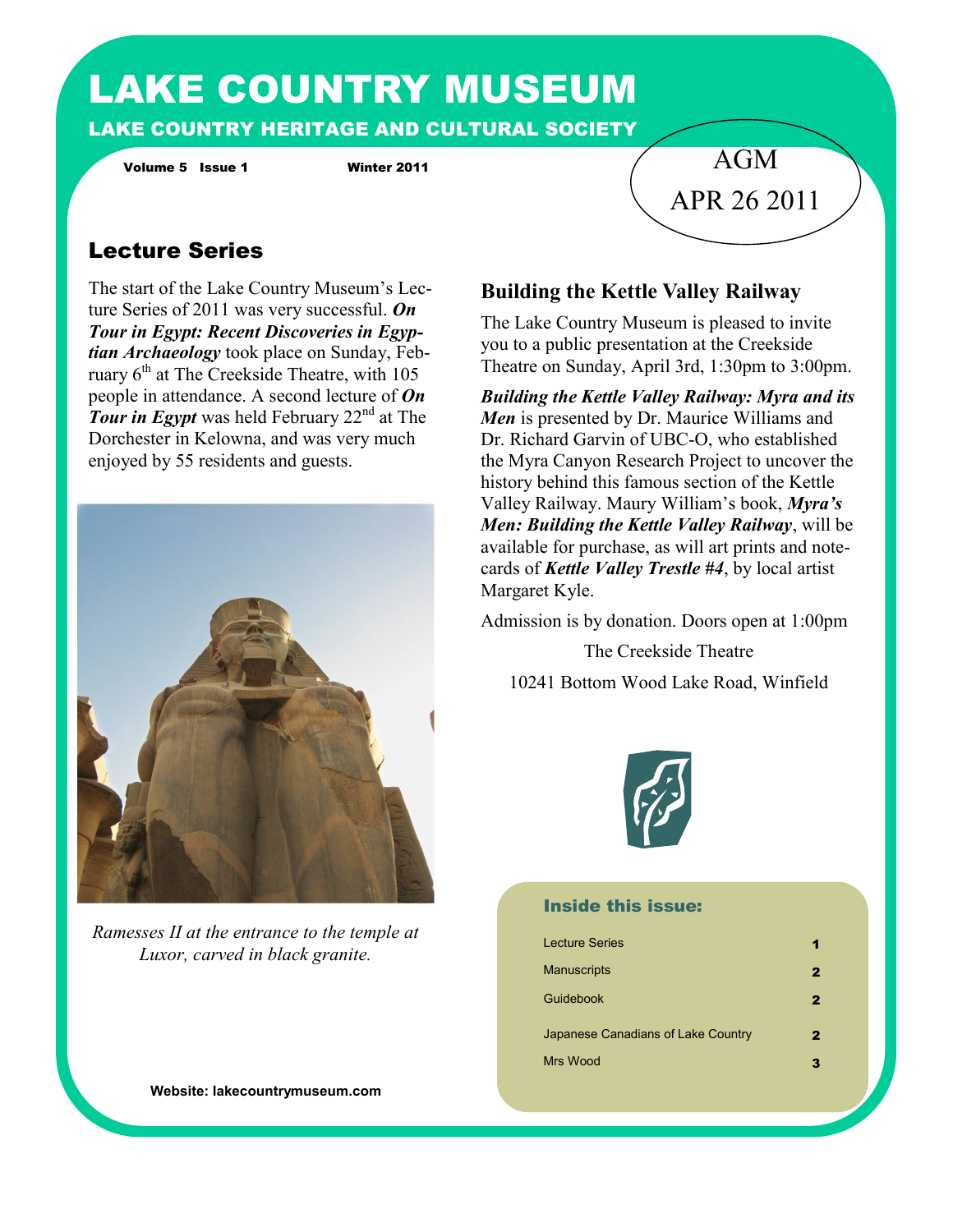## **Life Histories: Historical Manuscripts of the District of Lake Country**

We are pleased to announce that the Lake Country Museum and Archives has been awarded funding from the Irving K. Barber School's *BC History Digitization Project*.

The project will take place through 2011, as staff and volunteers digitize forty-seven original manuscripts held in the Museum's Archives. *Life Histories: Historical Manuscripts of the District of Lake Country* will provide public access to various aspects of Lake Country's history from the late 1800s to the 1950s, and will be accompanied by archival photographs. The manuscripts will be uploaded to the Lake Country Museum's website in early January 2012.

### **Spirit of Lake Country: Heritage and Culture**

The Lake Country Museum and Archives, with our community partners, has written a community guidebook, which will be available in March 2011. *Spirit of Lake Country: Heritage and Culture* is a compilation of articles by local authors featuring the history of the community, with photographs from the archives, Lake Country's Public Art, and the non-profit arts and cultural venues. The book launch will be advertised in the Lake Country Calendar.



## **The Japanese Canadian Pioneers of Lake Country, British Columbia**



The Lake Country Museum and Archives has submitted a proposal to the **Virtual Museum of Canada**, Canadian Heritage Information Network, to develop an exhibition to tell the story of the first Japanese Canadian pioneers of Lake Country, BC, and their experiences during the period from 1899 to pre-World War II.

The core theme of the exhibition will be courage and perseverance, with stories and histories to highlight this theme: obtaining citizenship, raising families, and their own and their childrens' contributions to the community. Subthemes of the exhibition, with hot-button links, may include individual and family histories, types and locations of work, the skills and knowledge brought to the area, the experiences of their wives and families, and the formation of cultural organizations.

The selection of the core storyline and all subthemes, as well as the presentation and final editing of the exhibition will be done by members of the Japanese Canadian community of Lake Country, the descendents of these first pioneers, working with the museum's staff and volunteers.

The Lake Country Museum and Archives is also hosting a community meeting to invite input and assistance with this exhibition.